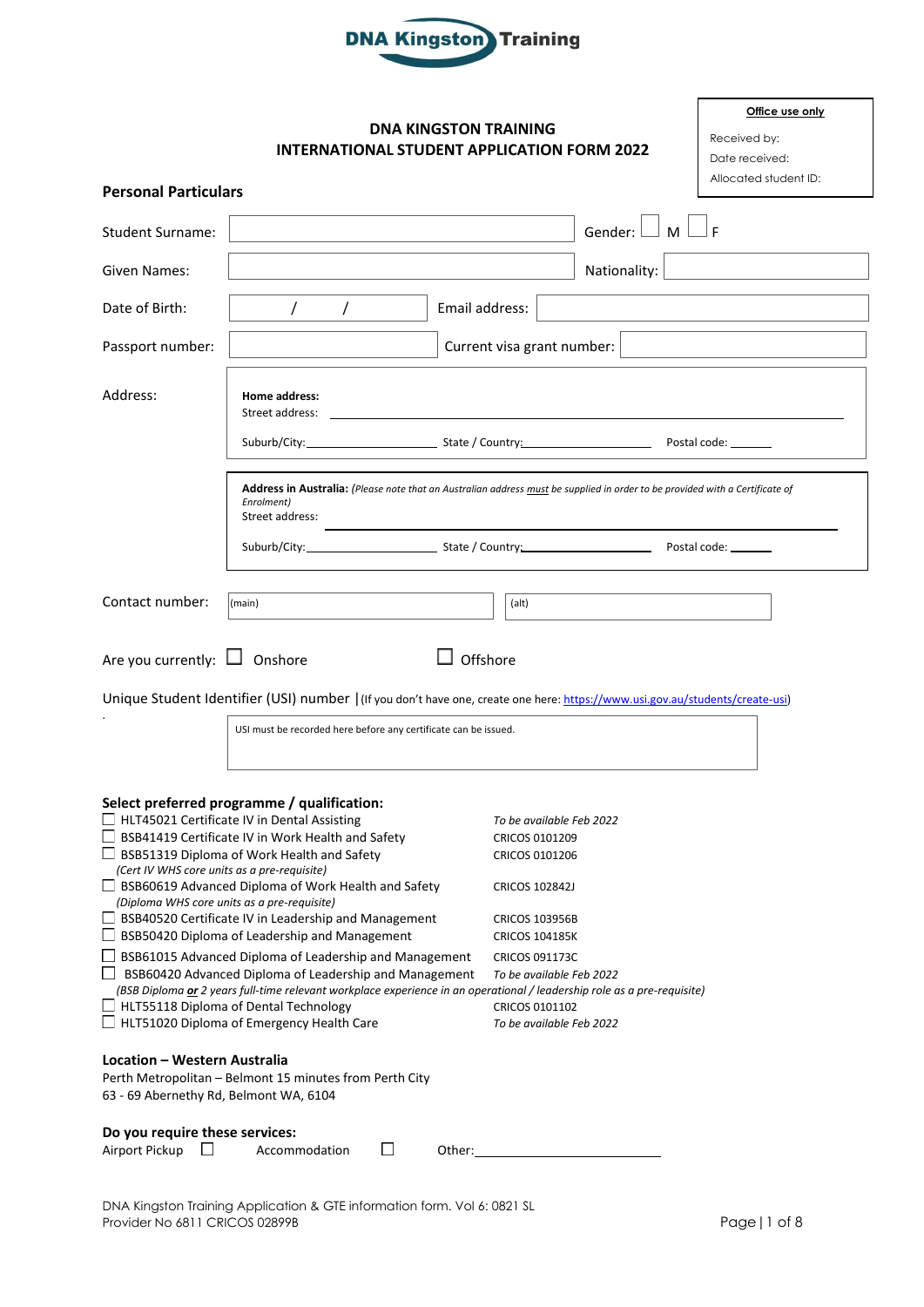

### **Language and Cultural Diversity**

| 1. | In which country were you born?<br>Other - Please specify:<br>Australia                                                                                                                                                                                                                                                                                                                                                                |
|----|----------------------------------------------------------------------------------------------------------------------------------------------------------------------------------------------------------------------------------------------------------------------------------------------------------------------------------------------------------------------------------------------------------------------------------------|
| 2. | Do you only speak the English language at home?<br>Yes, English only<br>No. Other - please specify:                                                                                                                                                                                                                                                                                                                                    |
| 3. | How well do you speak English? $\vert$<br>Very well<br>Well<br>Not well<br>Not at all                                                                                                                                                                                                                                                                                                                                                  |
| 4. | Are you of Aboriginal or Torres Strait Islander origin? For persons of both, mark both "yes" boxes.<br>Yes, Aboriginal<br>Yes, Torres Strait Islander<br>No                                                                                                                                                                                                                                                                            |
|    | <b>Disability</b>                                                                                                                                                                                                                                                                                                                                                                                                                      |
| 5. | Do you consider yourself to have a disability, impairment or long-term condition?<br>Yes<br>No - Go to Question 6<br>If YES, then please indicate the areas of disability, impairment or long-term condition: (you may indicate more than one area)                                                                                                                                                                                    |
|    | Physical<br>Mental Illness<br>Hearing/Deaf<br>Vision<br><b>Medical Condition</b><br>Learning                                                                                                                                                                                                                                                                                                                                           |
|    | Intellectual<br><b>Acquired Brain</b><br>Impairment<br>Other - please specify: $\overline{\phantom{a}}$                                                                                                                                                                                                                                                                                                                                |
|    | <b>Schooling</b>                                                                                                                                                                                                                                                                                                                                                                                                                       |
| 6. | What is your highest completed school level? (Tick ONE box only)                                                                                                                                                                                                                                                                                                                                                                       |
|    | Year 10 or equivalent $\Box$ Year 9 or equivalent<br>Year 12 or equivalent<br>Year 11 or equivalent<br>Year 8 or below<br>Never attended school - Go to Question 8                                                                                                                                                                                                                                                                     |
| 7. | In which YEAR did you complete that school level? Year: _                                                                                                                                                                                                                                                                                                                                                                              |
| 8. | Are you still attending secondary school?<br>No<br>Yes                                                                                                                                                                                                                                                                                                                                                                                 |
|    | <b>Previous Qualifications</b>                                                                                                                                                                                                                                                                                                                                                                                                         |
| 9. | Have you completed any of the following qualifications?                                                                                                                                                                                                                                                                                                                                                                                |
|    | No - Go to Question 10<br>Yes                                                                                                                                                                                                                                                                                                                                                                                                          |
|    | If you have ticked Yes, select from the applicable box below:<br>Bachelor degree or higher degree<br>□<br>Advanced Diploma or Associate Degree<br>□<br>Diploma (or Associate Diploma)<br>□<br>Certificate IV (or Adv Certificate/Technician)<br>O.<br>Certificate III (or Trade Certificate)<br>$\Box$<br>Certificate II<br>$\Box$<br>Certificate I<br>$\Box$<br>Certificates other than the above<br>$\Box$                           |
|    | <b>Employment</b>                                                                                                                                                                                                                                                                                                                                                                                                                      |
|    | 10. Of the following categories, which BEST describes your current employment status? (tick ONE box only)<br>Full-time employee<br>$\Box$<br>Part-time employee<br>$\Box$<br>Employed - unpaid worker in a family business<br>$\Box$<br>Self-employed - not employing others<br>$\Box$<br>Not employed - not seeking employment<br>$\Box$<br>Unemployed - seeking part-time work<br>$\Box$<br>Unemployed - seeking full-time work<br>□ |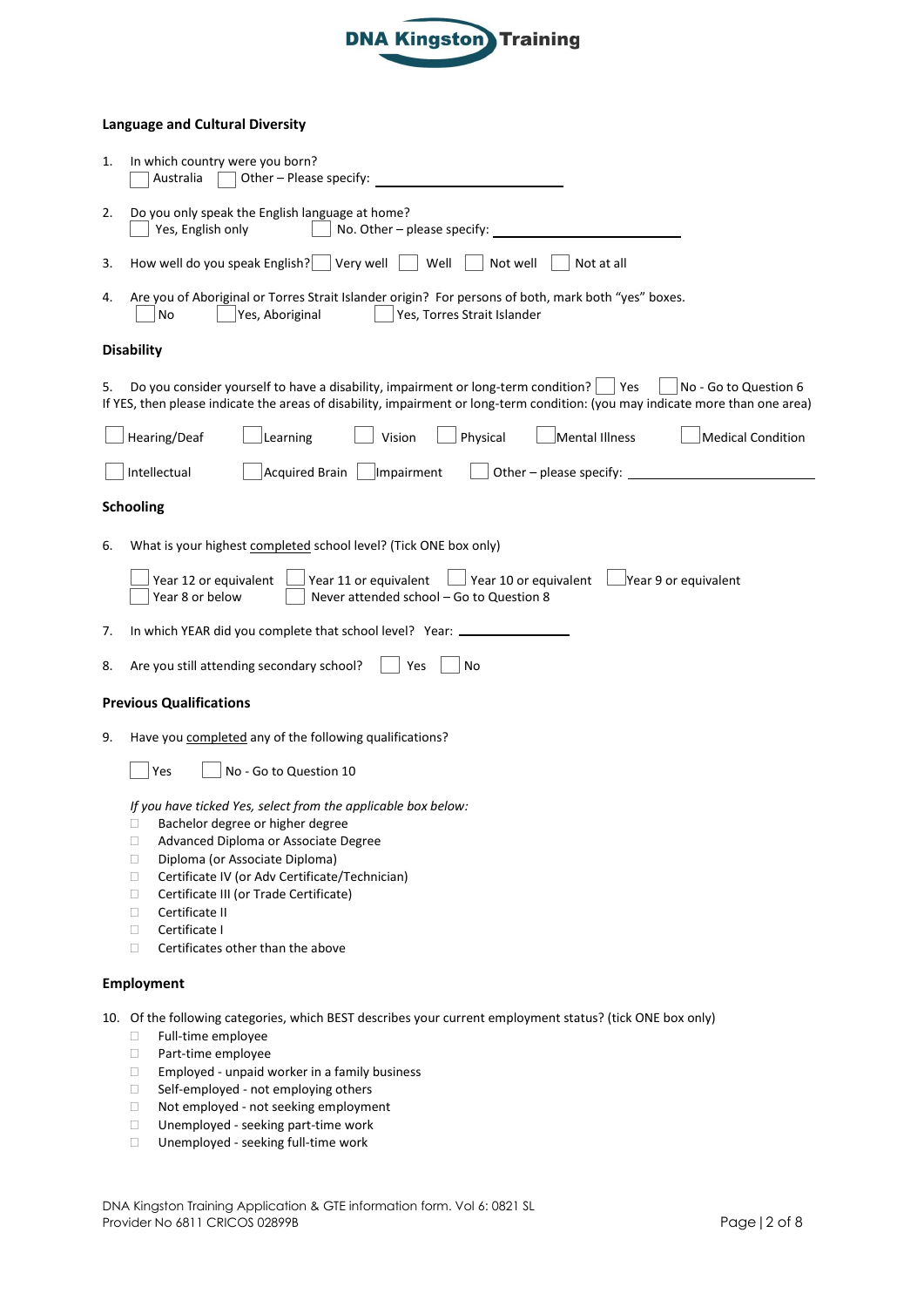

#### **Study Reason**

- 11. Of the following categories, which BEST describes your main reason for undertaking this course (Tick ONE box only):
	- $\Box$  To get a job
	- $\Box$  It was a requirement of my job
	- $\Box$  To develop my existing business
	- $\Box$  I wanted extra skills for my job
	- $\Box$  To start my own business
	- $\Box$  To get into another course of study  $\Box$  To try for a different career
	- To try for a different career
	- □ For personal interest or self-development
	- $\Box$  To get a better job or promotion
	- $\Box$  Other reason please specify:  $\Box$

#### **Photograph / Video Release Authorisation:**

During your course of study, we may take photographs and/or videos as part of our development and marketing strategy. These will remain the sole property of DNA Kingston Training. It should be noted that names may / may not be used in conjunction with any photographs or videos used in any promotional activity. Do you agree to grant DNA Kingston Training the irrevocable right and permission to use these photographs and/or video recordings of you in our publications, promotional flyers and educational materials, or for any other similar purpose?

Yes, I agree  $\vert$  No, I do not give my consent

If under 18 years of age, your Parent/Guardian will need to sign on your behalf.

| Applicant / Guardian signature:                             | Date:                                                                                                                                                                                                                          |
|-------------------------------------------------------------|--------------------------------------------------------------------------------------------------------------------------------------------------------------------------------------------------------------------------------|
| Print name:                                                 |                                                                                                                                                                                                                                |
| <b>Emergency contact</b>                                    |                                                                                                                                                                                                                                |
| In case of an emergency, please let us know who to contact: |                                                                                                                                                                                                                                |
|                                                             |                                                                                                                                                                                                                                |
| Contact number:                                             | Email address: the contract of the contract of the contract of the contract of the contract of the contract of the contract of the contract of the contract of the contract of the contract of the contract of the contract of |

**Agent Declaration (if applicable):** I declare that the person making this application has been assessed as a genuine temporary Entrant and Genuine students as defined by the Australian Department of Immigration and Border Protection. The applicant has every intention of completing all courses listed in this application and I have verified the authenticity and validity of the documents presented by the applicant. The applicant has been given information about regarding DNA Kingston Training and the campus location, and information on fees and living costs in Australia and understand their obligations to pay all fees.

Agency Name: Name of agent:

Signature: Date: Date: Date: Date: Date: Date: Date: Date: Date: Date: Date: Date: Date: Date: Date: Date: Date: Date: Date: Date: Date: Date: Date: Date: Date: Date: Date: Date: Date: Date: Date: Date: Date: Date: Date: D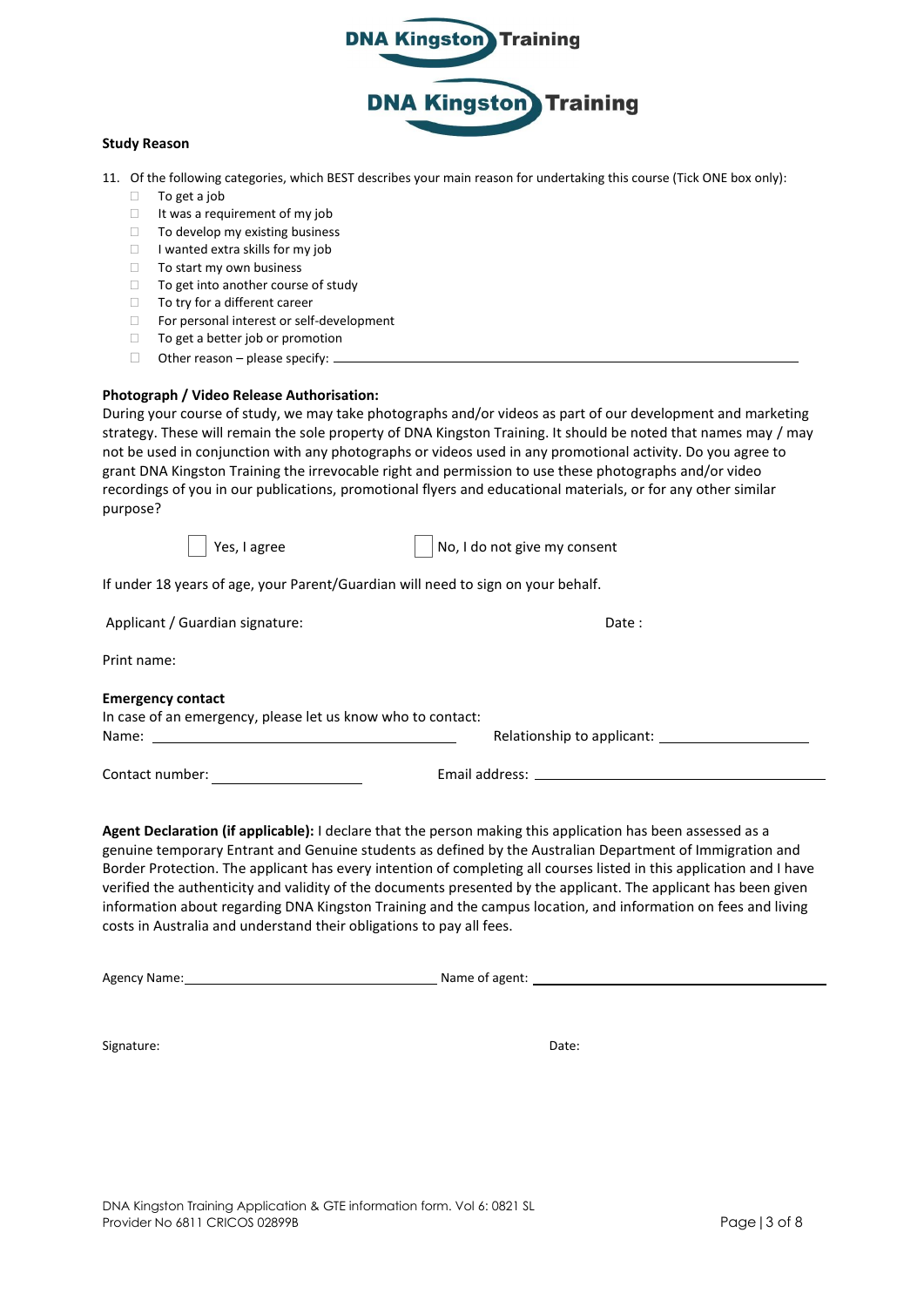

# **Application instructions**

- 1. For us to properly assess your eligibility, you **must** attach a copy of the following six (6) documents:
	- $\Box$  the photo page of your passport;
	- $\Box$  your current and valid visa;
	- $\Box$  academic results of your previous study / qualifications;
	- $\Box$  evidence / transcript of your English test results (IELTS, PTE etc.);
	- □ Unique Student Identifier (USI) transcript; and
	- □ completed **Genuine Temporary Entrance form** (pages 5 to 8 of this Application); and/or
	- $\Box$  If you are applying for the BSB60420 Advanced Diploma of Leadership and Management course, please provide a copy of your resume or CV with at least two referees.
- 2. For us to assess any potential credit transfers from your previous VET qualification(s), please ensure that you submit a clear copy of your relevant transcript(s) with this application;
- 3. Student photo: All active students of DNA Kingston Training will be issued a student card, and we require an appropriate student photo for the same prior to commencement of the course. Please submit a colour photo showing the close-up of your head and the top of your shoulders against a white background. This does not have to be taken professionally a clear selfie from your camera function on your mobile phone will suffice, or your *SmartRider* photo if you have one. The photo can be emailed to us;
- 4. Please submit your completed application, photo and all required documentation listed in the points above to our Admin department via email at **admin@dnakingstontraining.edu.au**, post or in person via our Reception;
- 5. Once your application is processed successfully, an Offer Letter will be provided to you outlining your course information and fees payable. All relevant policies, including Fee and Refund policies, can be found on our website at www.dnakingstontraining.edu.au, under the '*About Us*' tab.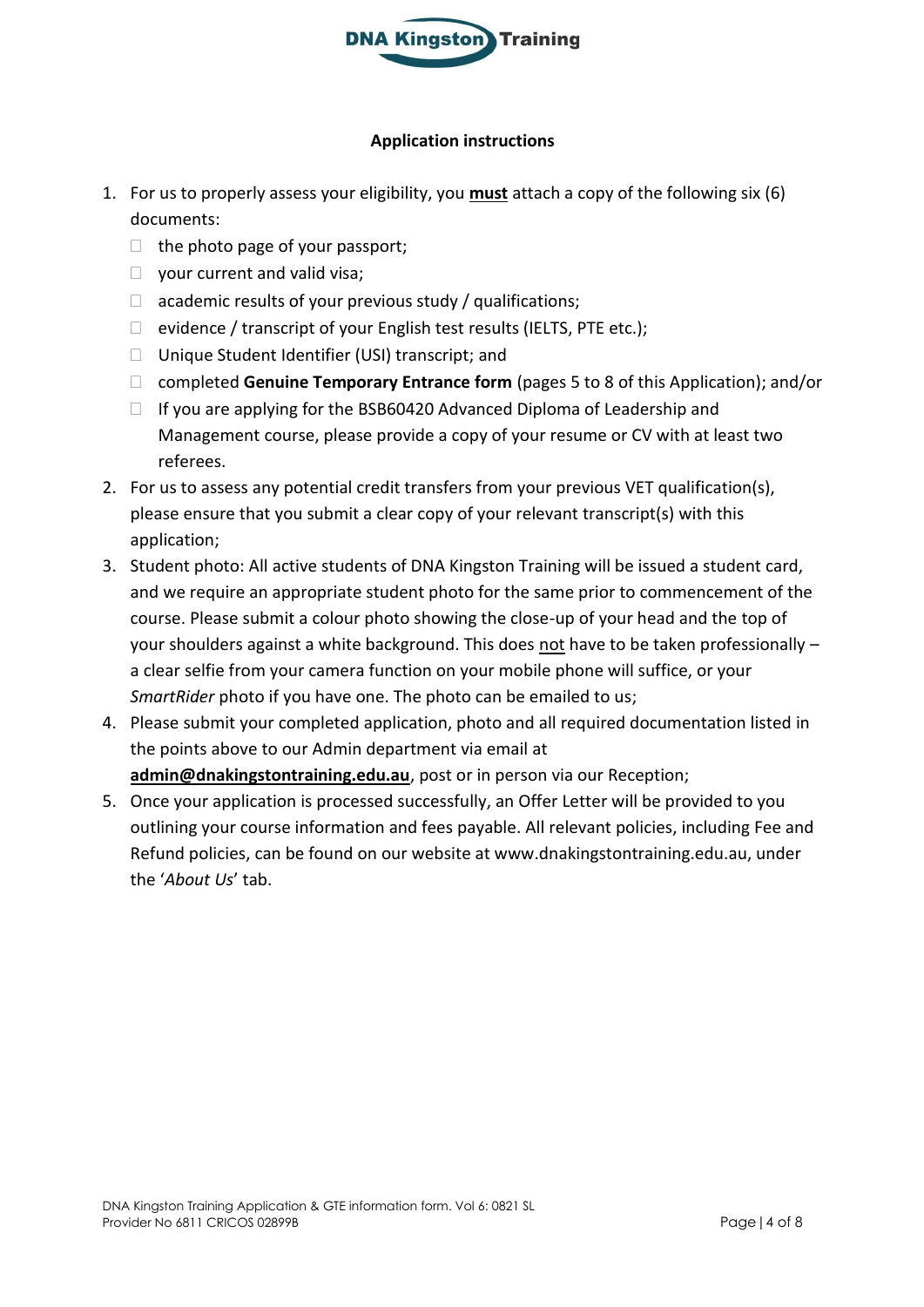

# **GENUINE TEMPORARY ENTRANT (GTE) APPLICANT ASSESSMENT FORM**

**This form is for student use only. Forms completed by Agents will not be accepted.**

Dear Student,

Thank you for your application to study at DNA Kingston Training. Please complete the following questions.

Family Name:

Given Names:

Date of Birth (dd/mm/yy):

Country of Birth:

Citizenship:

1. Have you travelled to Australia before?  $\Box$  Yes  $\Box$  No If yes, when and for what reasons?

2. Have you ever had an Australian visa application denied or an Australian visa cancelled?  $\Box$  Yes  $\Box$  No If yes, please provide more details.

3. Do you have any relatives or friends in Australia?  $\Box$  Yes  $\Box$  No If yes, please provide: Their name/s:

Their relationship to you:

State they live in:

\_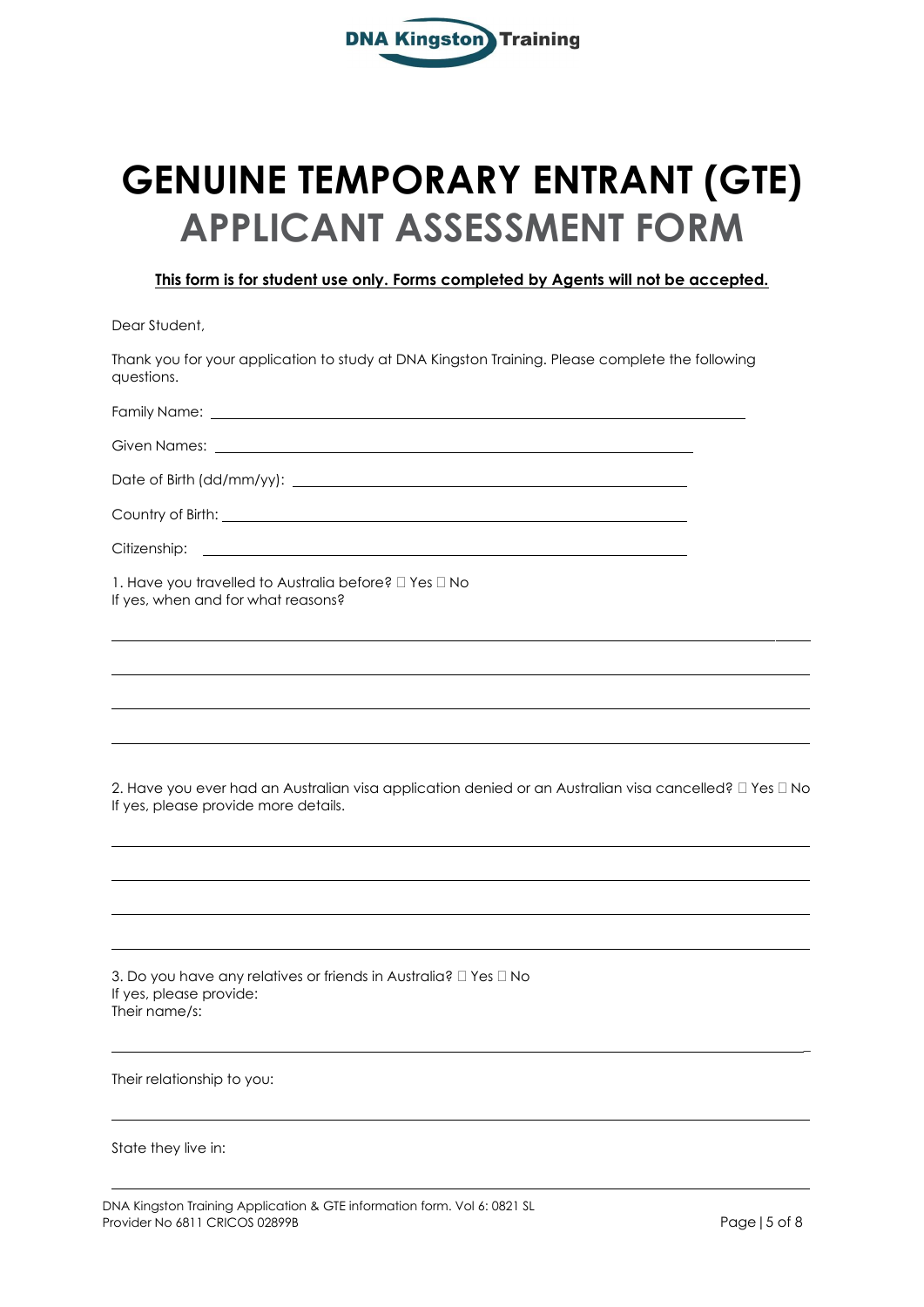

4. Do you have any immediate family members (e.g. children, parents) who will remain in your home country whilst you are in Australia?  $\square$  Yes  $\square$  No If yes, please provide: Their name/s:

Their relationship to you:

5. What is your relationship status? Please specify:  $\Box$  Single  $\Box$  Married  $\Box$  De Facto a. If you have a spouse/partner, is he/she coming to Australia with you, as a dependant on your student visa? Yes No b. If yes, has he/she previously applied for an Australia visa?  $\Box$  Yes  $\Box$  No Please provide his/her full name:

6. Do you have any children?  $\Box$  Yes  $\Box$  No

If yes, how many and will they accompany you to Australia?

7. How will you pay for your tuition, your living expenses and your travel arrangements to Australia?

8. Have you previously studied in Australia?  $\Box$  Yes  $\Box$  No

If yes, please state:

Name of the institution/s:

Course/s Taken:

Study Period/s:

9. Why did you choose to study in Australia and not in your home country?

DNA Kingston Training Application & GTE information form. Vol 6: 0821 SL Provider No 6811 CRICOS 02899B **Page | 6 of 8** Page | 6 of 8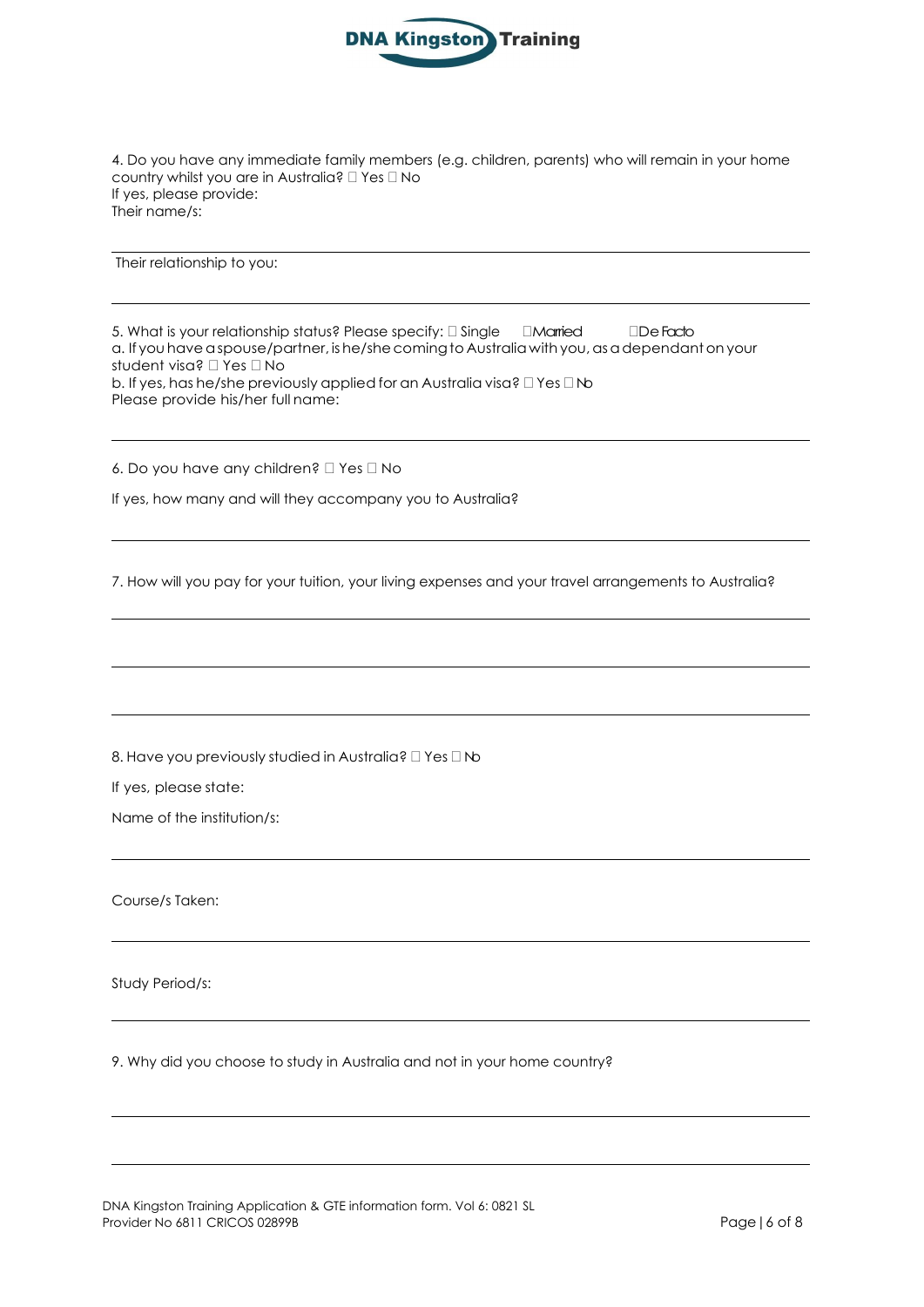

10. Why have you chosen to study at DNA Kingston Training?

14. Why have you chosen to study this course/s?

15. How will this program benefit your future?

16. How is this program related to your previous studies?

If this program is not related to your previous studies, why have you decided to change your career path?

17. What do you know about this program?

DNA Kingston Training Application & GTE information form. Vol 6: 0821 SL Provider No 6811 CRICOS 02899B Page | 7 of 8